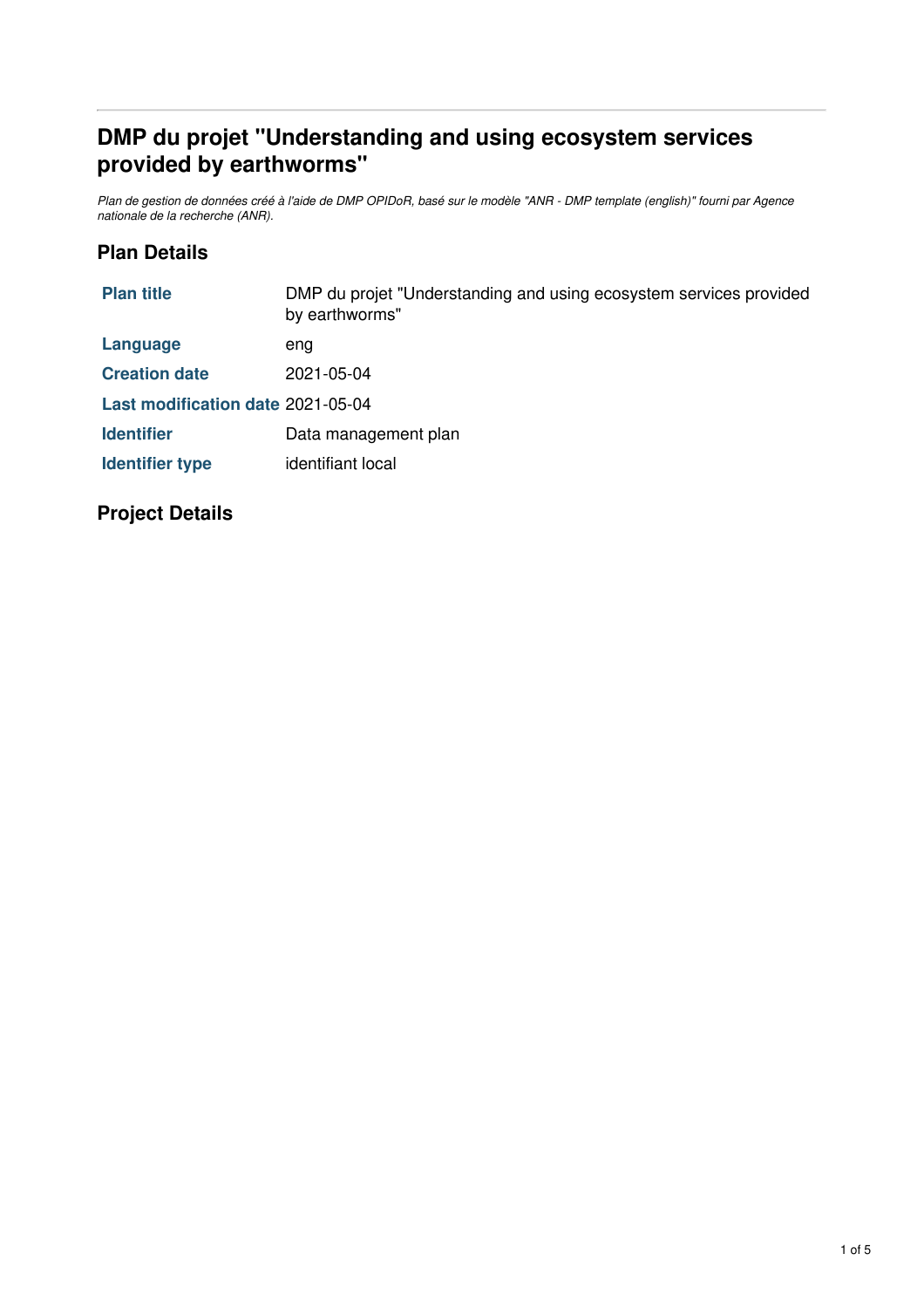| <b>Project title</b> | Understanding and using ecosystem services provided by earthworms                                                                                                                                                                                                                                                                                                                                                                                                                                                                                                                                                                                                                                                                                                                                                                                                                                                                                                                                                                                           |
|----------------------|-------------------------------------------------------------------------------------------------------------------------------------------------------------------------------------------------------------------------------------------------------------------------------------------------------------------------------------------------------------------------------------------------------------------------------------------------------------------------------------------------------------------------------------------------------------------------------------------------------------------------------------------------------------------------------------------------------------------------------------------------------------------------------------------------------------------------------------------------------------------------------------------------------------------------------------------------------------------------------------------------------------------------------------------------------------|
| <b>Acronym</b>       | U2 worm                                                                                                                                                                                                                                                                                                                                                                                                                                                                                                                                                                                                                                                                                                                                                                                                                                                                                                                                                                                                                                                     |
| <b>Abstract</b>      | Carbon storage and biogeochemical cycling in soil is influenced by<br>physical, chemical and biological processes, which are most often<br>studied separately. Our project aims to overcome this limitation as it<br>elucidates the impact of soil fauna, in particular earthworms, on the<br>formation of organo-mineral interactions in biogenic aggregates. We will<br>study these processes through a combination of field and laboratory<br>experiments in temperate as well as tropical environments. Our<br>research goes beyond the current state of knowledge because it is<br>based on specific earthworm traits instead of using the traditional<br>functional group classification. The project results concern fundamental<br>knowledge of relationships between traits and their function in terms of<br>soil carbon sequestration. These processes will be addressed using<br>modern state of art techniques and concepts. The results will be<br>implemented by developing new model parameters and agroecological<br>(field) applications. |
| <b>Funding</b>       | • Agence nationale de la recherche (ANR) : ANR-20-CE01-0015-01                                                                                                                                                                                                                                                                                                                                                                                                                                                                                                                                                                                                                                                                                                                                                                                                                                                                                                                                                                                              |
| <b>Start date</b>    | 2021-02-01                                                                                                                                                                                                                                                                                                                                                                                                                                                                                                                                                                                                                                                                                                                                                                                                                                                                                                                                                                                                                                                  |
| <b>End date</b>      | 2025-01-31                                                                                                                                                                                                                                                                                                                                                                                                                                                                                                                                                                                                                                                                                                                                                                                                                                                                                                                                                                                                                                                  |
| <b>Partners</b>      | • Institut d'ecologie et des Sciences de l'environnement<br>(200517555P)<br>• Ecologie fonctionnelle et écotoxicologie des agroécosystèmes<br>(201521783S)<br>· Institut de Chimie des Milieux et Matériaux de Poitiers Unité de<br>recherche (201220398Z)<br>• Ecologie Fonctionnelle et Biogéochimie des Sols et Agrosystèmes<br>(199917859W)<br>• Ecologie microbienne (199511997S)<br>· Unité de modélisation mathématique et informatique des systèmes<br>complexes (201421254W)                                                                                                                                                                                                                                                                                                                                                                                                                                                                                                                                                                       |

#### **Produits de recherche :**

- 1. Données expérimentales issus des travaux de projet (Jeu de données)
- 2. Protocoles décrivant les démarches des différents étaps (Texte)
- 3. Modèles mécanistiques (Modèle)

#### **Contributeurs**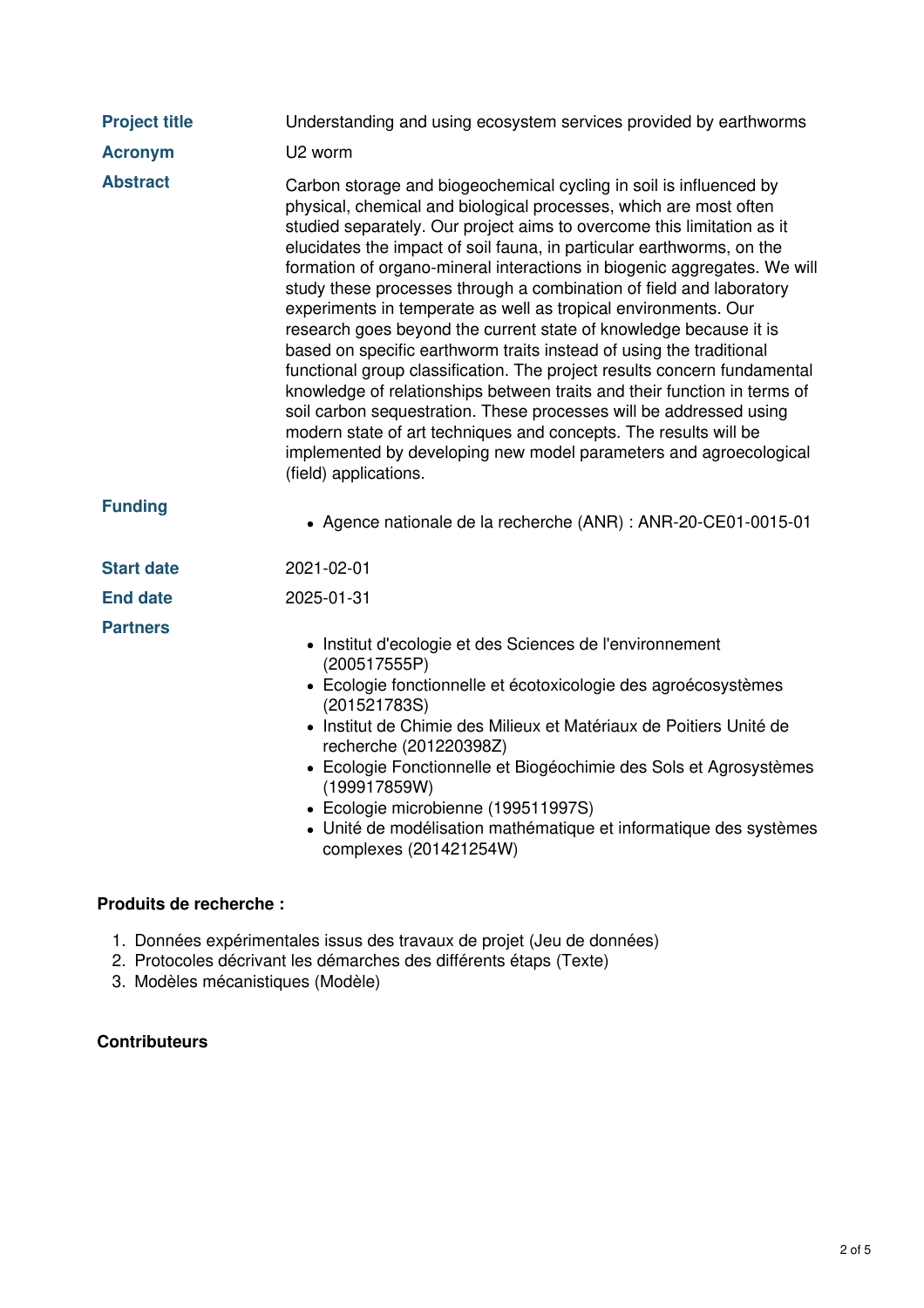| <b>Nom</b>         | <b>Affiliation</b> | <b>Rôles</b>                                                                                                                                                |
|--------------------|--------------------|-------------------------------------------------------------------------------------------------------------------------------------------------------------|
| Cornelia<br>Rumpel |                    | • Coordinateur du projet<br>• Personne contact pour les données (Donnée expérimentale,<br>Protocole, Modèle)<br>• Responsable du plan de gestion de données |

Droits d'auteur :

Le(s) créateur(s) de ce plan accepte(nt) que tout ou partie de texte de ce plan soit réutilisé et personnalisé si nécessaire pour un autre plan. Vous n'avez pas besoin de citer le(s) créateur(s) en tant que source. L'utilisation de toute partie de texte de ce plan n'implique pas que le(s) créateur(s) soutien(nen)t ou aient une quelconque relation avec votre projet ou votre soumission.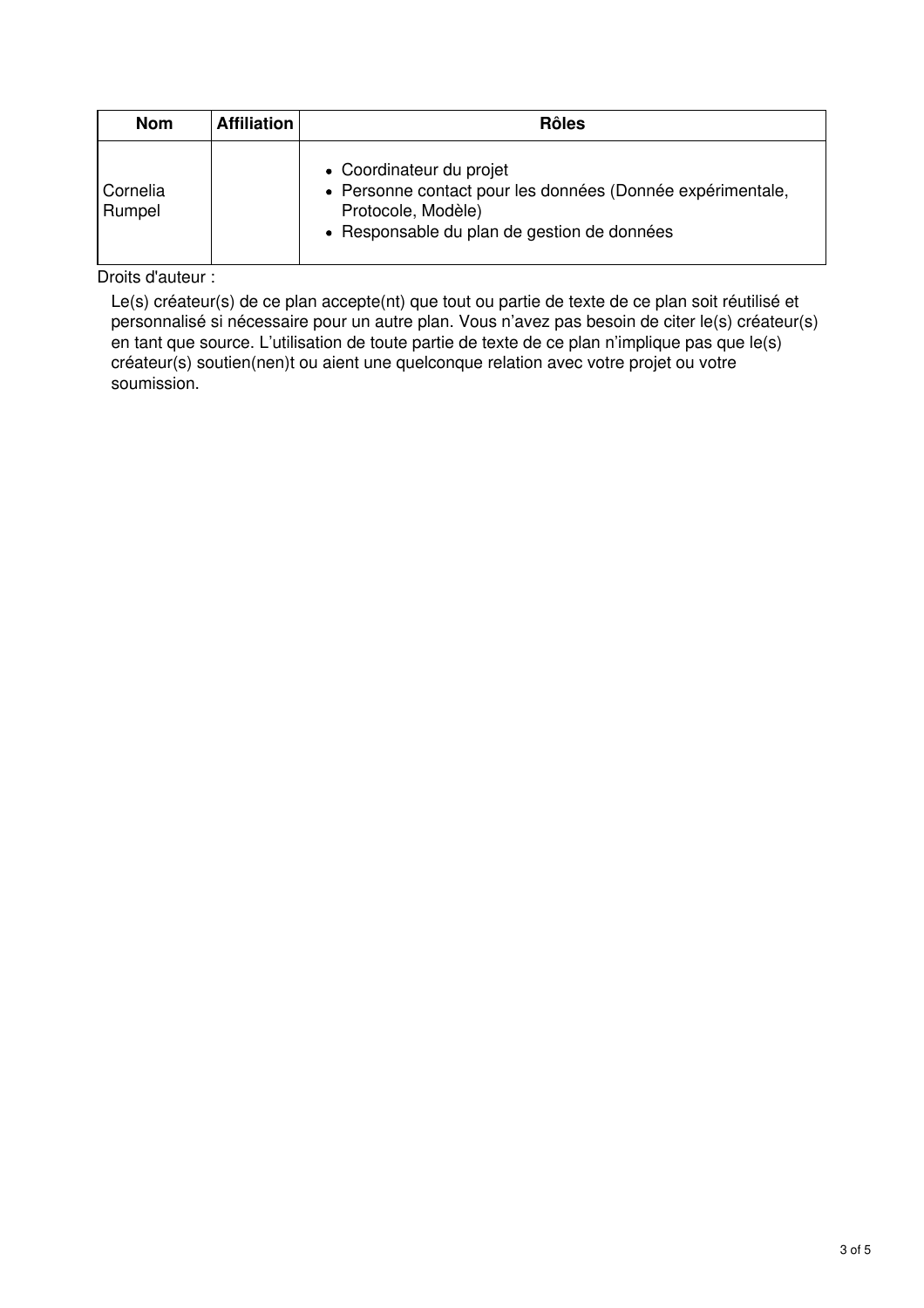## **DMP du projet "Understanding and using ecosystem services provided by earthworms"**

#### **1. Data description and collection or re-use of existing data**

We will characterise soil biodiversity and soil organic matter composition using existing protocols. Experiments will be planned based on existing concepts and methodologies. Data provenance will be documented based on published evidence.

We will collect experimental data in the laboratory and in the field. Moreover, these data will be used to develop new models. Numeric data will be reported in spreadsheats (.xls) or as text files (word documents). We may also collect images and other audio or visual media.

## **2. Documentation and data quality**

Metadata consider the experimental conditions and the environmental description of sampling sites.

All experimental equipment will be subjected to regular testing using standard protocols. Data quality will be controlled with standard materials. At least three replicates will be used for all experimental and sampling procedures.

## **3. Storage and backup during the research process**

Data will be stored on the personal computers of the project partners. The safeguard and back up of the data will be in the responsability of the project partners. Whenever possible, the data will be published using dataverse.

All computers will be équipped with antivirus. Safeguarding of the data on external hard disk will be done regularly.

#### **4. Legal and ethical requirements, code of conduct**

nn

Experimental results belong to the parter, who collected the data. Intellectual property rights and ownership will be managed by consensus. French legislation is applicable.

Code of conduct and ethical issues are similar to those generally applied to scientific research based on rigouros methodology and data collection.